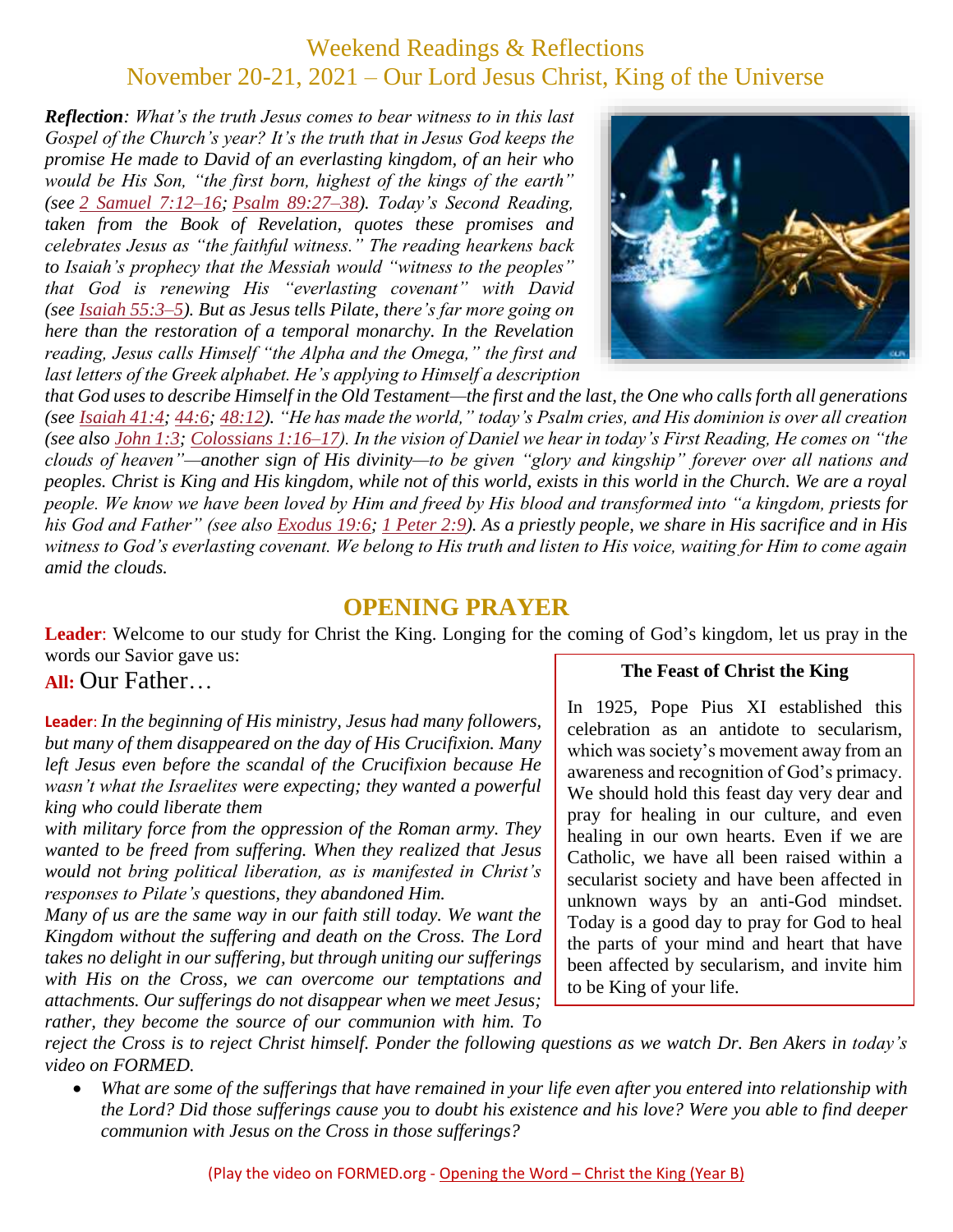## **FIRST READING** ~ Daniel 7:13-14 ~

As the visions during the night continued, I saw one like a Son of man coming, on the clouds of heaven; when he reached the Ancient One and was presented before him, the one like a Son of man received dominion, glory, and kingship; all peoples, nations, and languages serve him. His dominion is an everlasting dominion that shall not be taken away, his kingship shall not be destroyed.

*As we celebrate the Feast of Christ the King, there is an urgency in the readings to prepare and be ready for the end of time. Fr Anthony De Mello, a famous preacher and teacher once began a*

*retreat by asking: Hands up if you want to go to heaven. All eagerly put their hands up. He responded. Hands* 

*up if you want to go to heaven now. No hands went up. He suggested they think about why they were not ready and he walked out of the room!* 

 *If Jesus' birth at Christmas this year was also the second coming what would you be inspired to do so that you were ready for Christ?*

*The Book of Daniel is written to encourage Jewish people during a time of great persecution. Mighty armies, Kings, powerful empires would cease and be silenced by the Son of Man. This is an enthronement vision of Jesus before God the Father.* 

 *In the midst of super-powers and battles for resources and status do you view the world and history with hope that the way of Jesus will be victorious? When you look at the cross of Jesus do you see only pain? Or victory?*

## **SECOND READING** ~ Revelations 1:5-8 ~

Jesus Christ is the faithful witness, the firstborn of the dead and ruler of the kings of the earth. To him who loves us and has freed us from our sins by his blood, who has made us into a kingdom, priests for his God and Father, to him be glory and power forever and ever. Amen.



Behold, he is coming amid the clouds, and every eye will see him, even those who pierced him. All the peoples of the earth will lament him. Yes. Amen. "I am the Alpha and the Omega, " says the Lord God, "the one who is and who was and who is to come, the almighty."

*Apocalypse is a Greek word meaning 'revelation' or 'unveiling'. Apocalyptic writing seeks to give hope to those suffering. It will end. Jesus will triumph. This truth has been unveiled in visions which make up the Book of Revelation. 666 (the Beast) was the spelling of Nero Caesar in the Semitic alphabet who blamed Christians for the devastating fires of Rome around 90 AD. Domitian who persecuted Christians in the East around 95 AD was thought to be Nero come back to life.* 

 *What form of persecution do you experience as a Christian? How may the words of Revelation encourage you: Jesus (was) is faithful. Was raised from the dead. Rules over all kings. Loves, frees, and forgives our sins by his blood. Made us priests - called to bring the world to God and God to the world. How could your persecution become an opportunity for witness? For God?*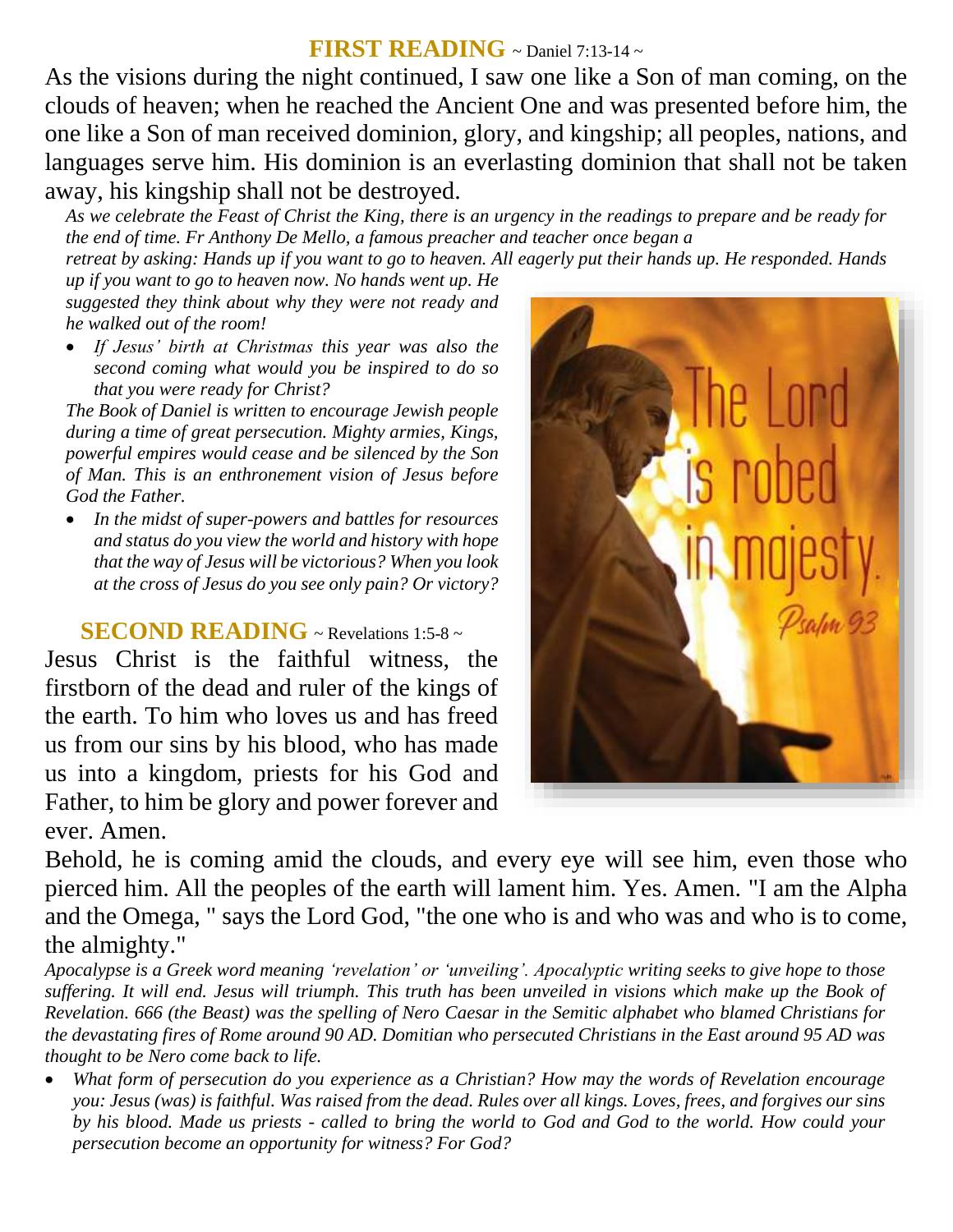#### **GOSPEL** ~ John 18:33b-37 <sup>~</sup>

Pilate said to Jesus, "Are you the King of the Jews?" Jesus answered, "Do you say this on your own or have others told you about me?" Pilate answered, "I am not a Jew, am I? Your own nation and the chief priests handed you over to me. What have you done?" Jesus answered, "My kingdom does not belong to this world. If my kingdom did belong to this world, my attendants would be fighting to keep me from being handed over to the Jews. But as it is, my kingdom is not here."

So Pilate said to him, "Then you are a king?" Jesus answered, "You say I am a king. For this I was born and for this I came into the world, to testify to the truth. Everyone who belongs to the truth listens to my voice."

*In Year B readings on the Feast of Christ the King, Mark's readings are left aside in favour of the Gospel of John and a curious debate about the meaning of ʻKing'. Jesus is face-to-face with Pilate symbolizing secular and political power. Pilate asks: Is Jesus a worldly king or the mysterious Jewish figure spoken of as Messiah? Jesus teaches that ʻking' and ʻkingdom' need a new definition to cope with God's viewpoint. Such a king and kingdom has not existed in the world. The Kingdom of God involves not being served, but serving. Nonviolence. The true ʻKing' is one who gives his life for others not seeking wealth comfort and personal security. Jesus came into the world to bring this reality and truth into existence.* 

 *What ʻkingdom' do you belong to? Domination, Power, Prestige, or Love, Justice, Service? Pilate or Jesus? Is the kingdom better expressed in words or actions?*

*Pilate will soon wash his hands in water and pretend not to be involved in the brutality and bloodshed soon to happen to Jesus.* 

 *How do you pretend not to be involved in the injustices of the world in the newspaper, television news? Consider the phrase: early Christians followed before they worshipped, Christians today worship and refuse to follow.*

# **MEDITATION**

What is the significance or meaning of Jesus' kingship for us? Kingship today seems antiquated, especially in democratic societies where everyone is treated equal and free. God at first did not want to give his people Israel a king. Why? Because God alone was their King and they needed no other. Nonetheless, God relented and promised his people that through David's line he would establish a Ruler and a Kingdom that would last for eternity (Psalm 89:29).

The Jews understood that the Messiah ("Anointed One") would come as God's anointed King to restore paradise and establish God's reign of everlasting peace for them. They wanted a Messianic King who would free them from strife and division and from foreign oppression. Many had high hopes that Jesus would be the Messiah and Ruler for Israel. Little did they understand what kind of kingship Jesus claimed to possess. Jesus came to deliver his people, and the whole world, from the worst kind of tyranny possible - from bondage to sin, condemnation and death, and to free us from Satan's